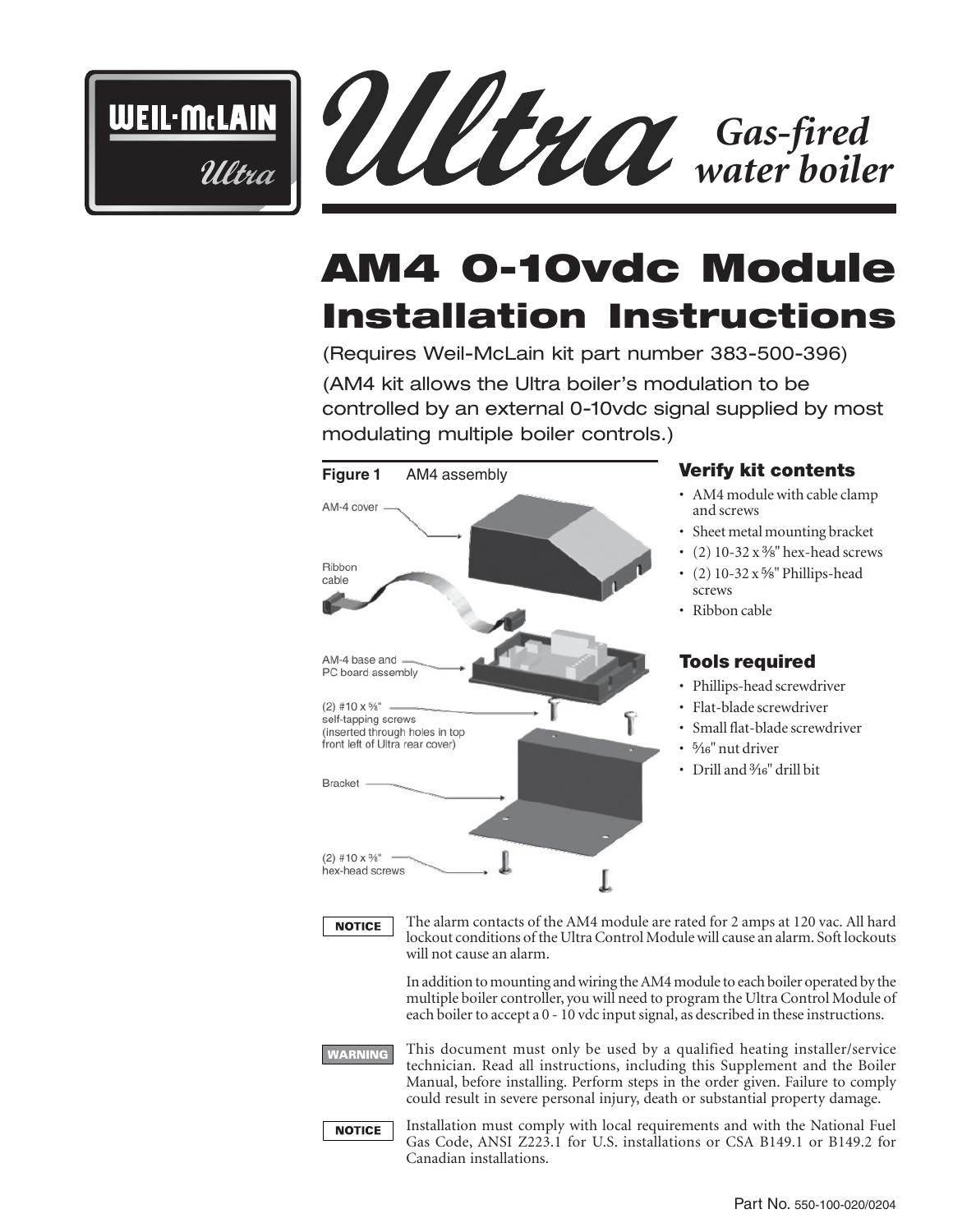# **Installation procedure**



Electrical shock hazard — Turn off power to the boiler before proceeding with the installation. Failure to comply could result in severe personal injury, death or substantial property damage.

### **Mount and wire AM4 module**

- 1. Remove boiler front panel by removing the two knurled screws at the bottom with a flat blade screwdriver. Once the knurled screws are removed, lift front panel of boiler and pull forward to remove.
- 2. Remove top front plastic cover by removing the four Phillips-head screws securing it.
- Insert a small flat-blade screwdriver into slot on bottom of AM4 module (at tapered end of module cover) and gently pry off the cover.
- 4. With AM4 cover removed, carefully insert either end of the ribbon cable into the AM4 plug. Cable will fit into the cutout on the end of the module cover and base. See Figure 2.







- 5. Route multiple boiler controller wires and alarm wires through the Ultra boiler cable ways, along with the other wiring. Strip ends and attach to the terminals shown in Figure 2. Use the cable clamp supplied in the AM4 kit to secure the alarm wires to the module.
- 6. Fasten the AM4 cover on the module.
- 7. Place the AM4 module on the mounting bracket, oriented as shown in Figure 1, page 1. Secure in place

8. Use the metal bracket as a template, and mark the hole locations on the front left side of the Ultra boiler rear cover as shown in Figure 4.

#### **Figure 4** Mark and drill mounting holes

Mark hole locations using the AM-4 bracket as a template, then drill two 3/16" holes where marked.



9. The AM4 bracket must be mounted in the position shown for the ribbon cable to reach the Ultra control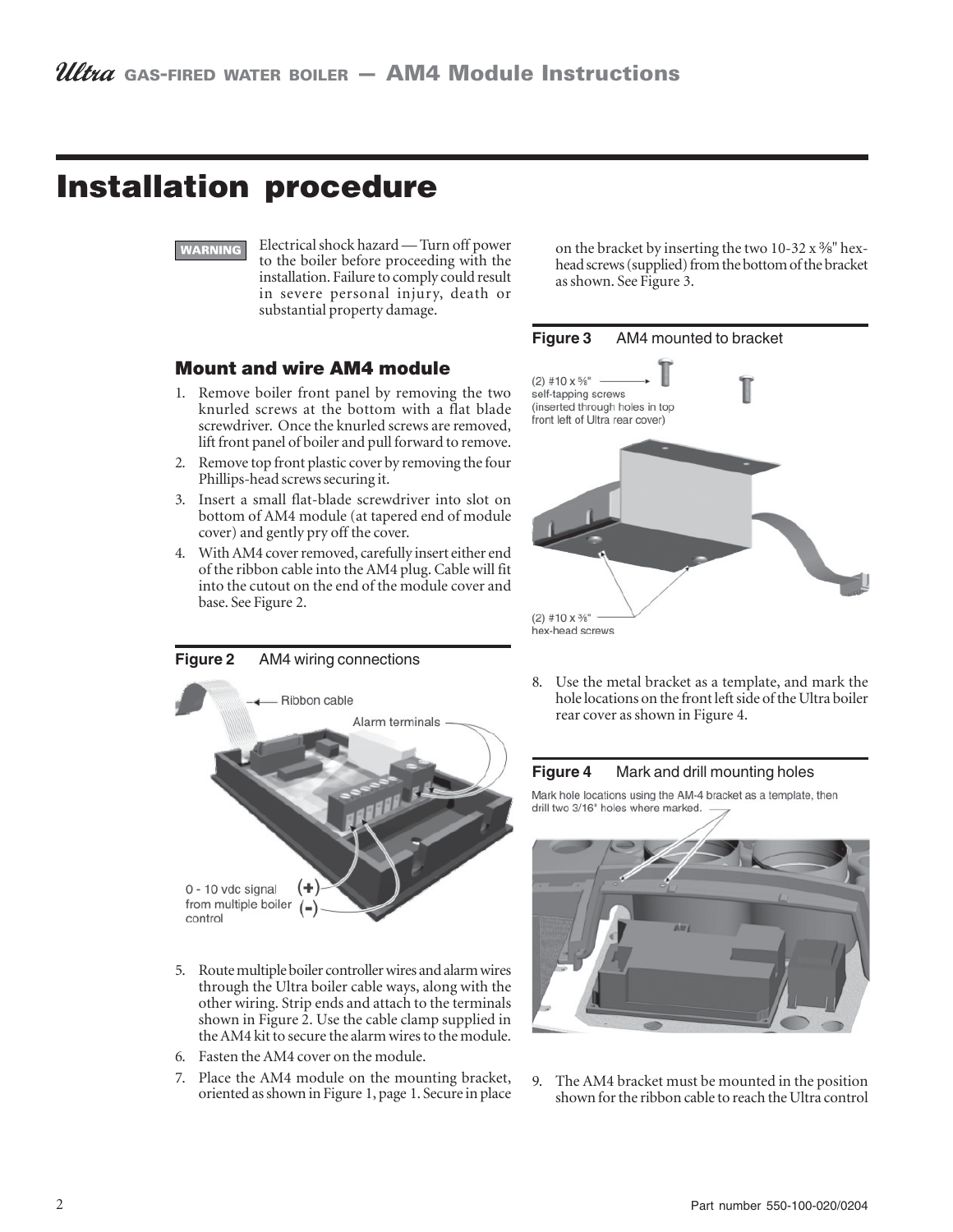# **Installation procedure** *(continued)*

module socket.

- 10. Drill a  $\frac{3}{16}$ " hole in each of the marked locations.
- 11. Position the AM4 mounting bracket under the top rear panel as shown in Figure 5. Secure the bracket in place by inserting the two 10-32  $x$  %" Phillips-head, self-tapping screws (provided) through the rear panel holes and into the bracket holes.



- 12. Plug the end of the ribbon cable into the empty socket on the left end of the Ultra control module.
- 13. Replace the top front cover and secure with the four screws.
- 14. Restore power to the boiler.

### **Program boiler control module**

- The factory default setting for operation **NOTICE** of the Ultra Control Module is for thermostat control. The module must be programmed, as described in the following, to operate from a 0 - 10 vdc input signal to operate correctly with the AM4 module.
- 1. Follow instructions in the Ultra Boiler Manual and the Ultra Control Supplement to install, set up and adjust the boiler.

#### **Differences from standard operation**

- 1. The AM4 module responds to a signal from the multiple boiler controller. The boiler will not cycle on thermostat action, but on the control signal from the AM4 module to the Ultra Control Module. To test boiler operation, you will need to operate the multiple boiler controller to signal the boiler to initiate a call for heat to test the boiler and controls.
- 2. Parameter readouts (Ultra Control Module):
	- Parameter 4 will not show outside temperature. The Ultra Control Module does not use an outside sensor when using an AM4.
	- Parameter 6 will not show target outlet water temperature. Water temperature control is performed by the multiple boiler controller.

#### **Program control module for AM4 input**

- 1. You must program the Ultra Control Module to accept the 0 - 10 vdc input signal from the AM4 as described on the next page.
- Do not attempt to revise any other control **WARNING** settings except those covered in the Ultra Control Supplement. Perform only the revisions described in this document and the Ultra Control Supplement. Failure to comply could result in erratic or unreliable operation of the boiler.